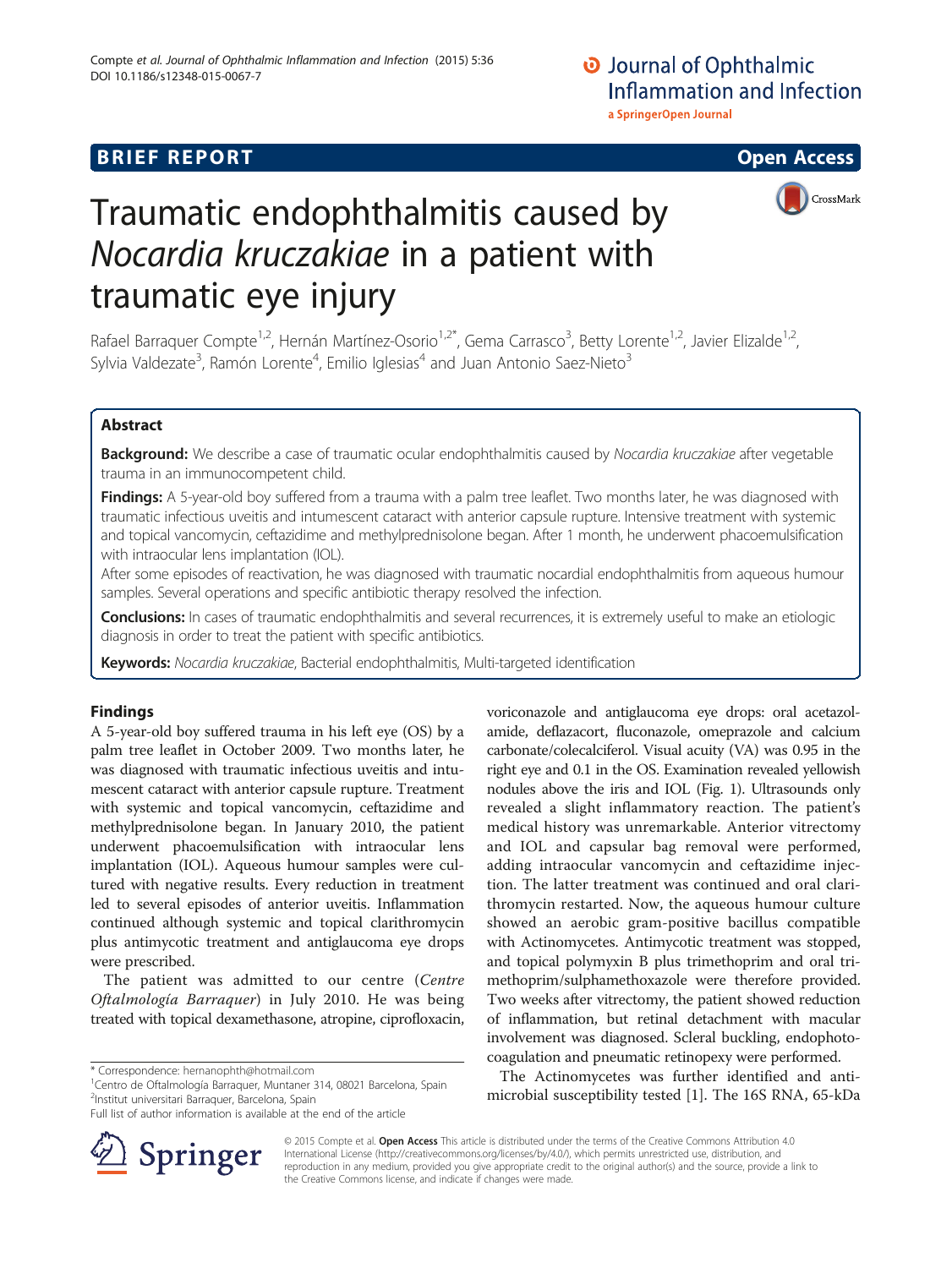heat-shock protein (hsp65), β-subunit type II DNA topoisomerase (gyrB) and RNA polymerase subunit β (rpoB) genes were examined [\[2](#page-2-0)–[4\]](#page-2-0). Sequences were compared with those in the GenBank [\(http://www.ncbi.nlm.nih.](http://www.ncbi.nlm.nih.gov/BLAST) [gov/BLAST\)](http://www.ncbi.nlm.nih.gov/BLAST) and Bacteria Identification Bioinformatics

and intraocular lens

Primaryc

Others<sup>c,d</sup>

(BIBI) databases [\(http://umr5558-sud-str1.univ-lyon1.fr/](http://umr5558-sud-str1.univ-lyon1.fr/lebibi/lebibi.cgi) [lebibi/lebibi.cgi\)](http://umr5558-sud-str1.univ-lyon1.fr/lebibi/lebibi.cgi). Similarities of ≥99.0 % were deemed to denote the same species.

In terms of 16S, the bacterium was most similar (99.0 %) to Nocardia nova IFM 0272. Similarity with N. nova DSM 44481 and DSM 43207 [\[5](#page-3-0)] was lower at 98.7 %. Ninety-eight percent similarity was detected with the sequences for Nocardia africana, Nocardia aobensis, Nocardia cerradoensis, Nocardia kruczakiae and Nocardia veterana. The hsp65 gene showed 99 % similarity with respect to those of N. aobensis DSM 44805, N. nova DSM 44481, N. veterana NRRL B-24136 and N. kruczakiae DSM 44877 [[5\]](#page-3-0).

The gyrB gene was most similar  $(99\%)$  to that of N. kruczakiae W9710/DSM 44877, N. aobensis DSM 44805 and N. cerradoensis W8368 [[3](#page-2-0)]. Among four detected polymorphisms (N. kruczakiae DSM 44877 numbering), one produces the replacement  $Trp(TGG) \rightarrow$ Cys(TGC). A fully matching rpoB sequence was obtained with N. kruczakiae DSM 44877. Similarity fell to 99 % with respect to N. aobensis DSM 44805 and N. cerradoensis DSM 44546 and to 98 % with respect to N. nova OAHPP13857-1633 [[5](#page-3-0)]. The studied bacterium, CNM997/ 10, was therefore identified as N. kruczakiae. The sequences were deposited in GenBank under accession numbers JX443642–JX443645.

Amikacin  $0.19$  S  $\succeq 16$ Amoxicillin/clavulanic acid ≥256 R ≥32/16  $\geq$ 32 R  $\geq$ 4  $\geq$ 4  $\geq$ 4  $\geq$ 4  $\geq$ 4  $\geq$ 4  $\geq$ 4  $\geq$ 4  $\geq$ 4  $\geq$ 4  $\geq$ 4  $\geq$ 4  $\geq$ 4  $\geq$  $\alpha$ Clarithromycin 28  $\alpha$ Imipenem  $0.5$   $0.5$  S  $\geq 16$ Linezolid  $\leq$ 8 Trimethoprim/sulphamethoxazole 2/38 S ≥4/76 Tobramycin  $≥16$   $≥16$  R  $≥16$ 

Ampicillin ≥256 R ≥32

Antimicrobial agent and agent metal of the C(μg/ml)<sup>a</sup> Susceptibility<sup>b</sup> Susceptibility<sup>b</sup> Resistance breakpoint<sup>c</sup>

| Cefotaxime                                                                                                                                                                                     | $\geq$ 32  | R                        | $\geq 64$ |
|------------------------------------------------------------------------------------------------------------------------------------------------------------------------------------------------|------------|--------------------------|-----------|
| Meropenen                                                                                                                                                                                      | 8          |                          | Na        |
| Gentamicin                                                                                                                                                                                     | 8          |                          | $\geq 16$ |
| Tetracycline                                                                                                                                                                                   | $\geq$ 256 |                          | Na        |
| Chloramphenicol                                                                                                                                                                                | $\geq$ 256 | $\equiv$                 | Na        |
| Clindamycin                                                                                                                                                                                    | 0.03       | S                        | $\geq 4$  |
| Quinupristin/dalfopristin                                                                                                                                                                      | $\geq$ 32  |                          | Na        |
| Vancomycin                                                                                                                                                                                     | $\geq$ 32  | $\overline{\phantom{0}}$ | Na        |
| Teicoplanin                                                                                                                                                                                    | $\geq$ 256 |                          | Na        |
| <sup>a</sup> Minimum inhibitory concentration <sup>, b</sup> S and R susceptible and resistant <sup>, c</sup> Resistance and susceptibility breakpoints are those recommended by the CLSL 2011 |            |                          |           |

Minimum inhibitory concentration; <sup>b</sup> 'S and R, susceptible and resistant;  $\degree$ Resistance and susceptibility breakpoints are those recommended by the CLSI 2011 M24-A2, and <sup>d</sup>by the NCCLS 2003 M24-A; Na, not available

<span id="page-1-0"></span>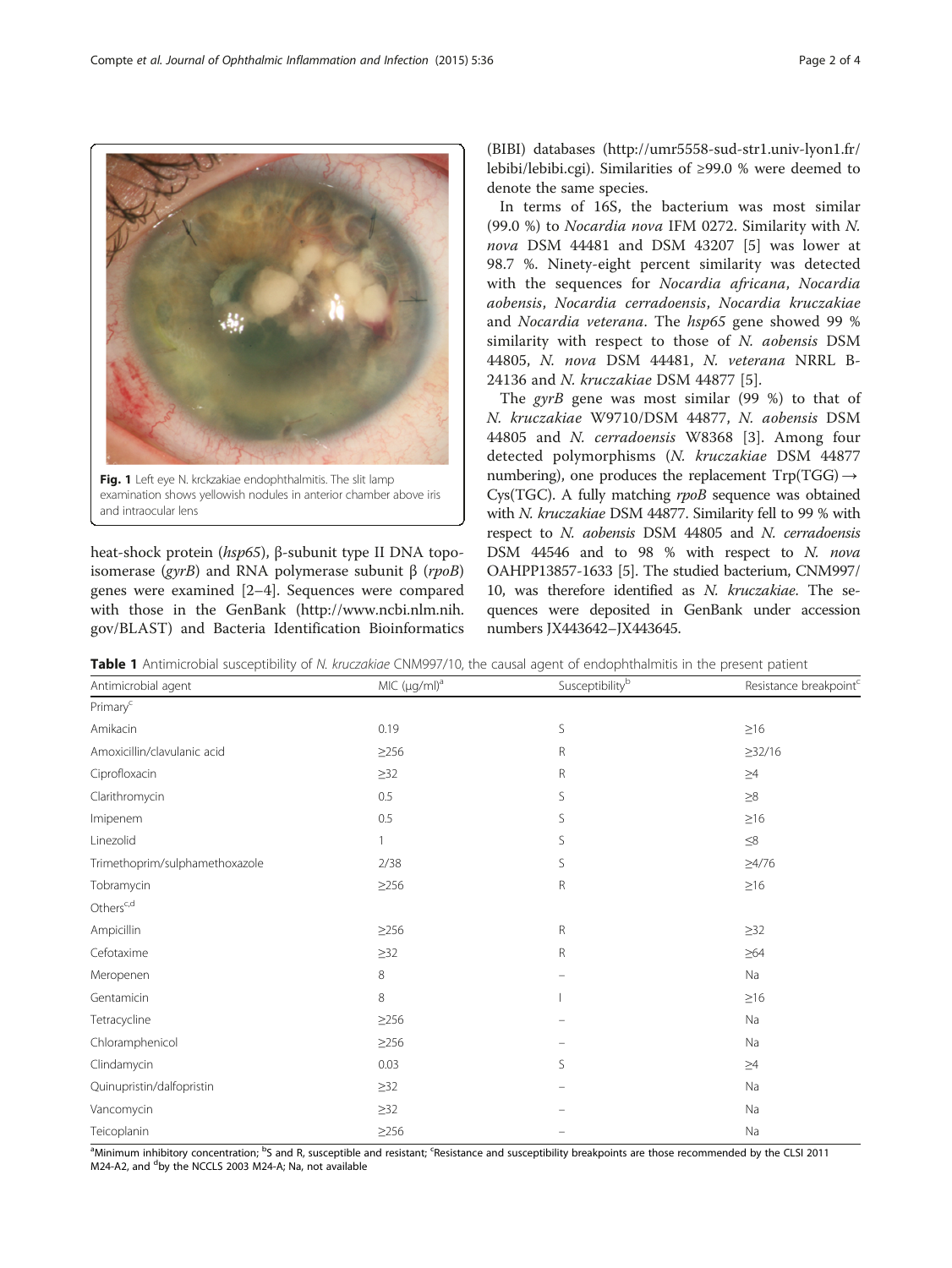<span id="page-2-0"></span>Ocular inflammation resolved after 2 months with specific treatment. Two months after retinal surgery, the patient underwent iris reconstruction, secondary IOL fixation and Ahmed valve implantation. VA improved to 0.2. Three years after treatment discontinuation, no inflammation was observed.

### Discussion

Ocular infections caused by Nocardia species previously unknown in immunocompetent patients have recently been reported [\[6](#page-3-0), [7](#page-3-0)]. The cornea and anterior chamber of the eye are immune-privileged tissues; this may explain the appearance of ocular infections or surgically related endophthalmitis in such patients [[6, 8\]](#page-3-0).

This report describes an immunocompetent child who suffered ocular trauma by a palm tree leaflet inoculating N. kruczakiae. Nocardial infection should be considered in patients with such plant-inflicted trauma since 31–67 % of postoperative nocardial endophthalmitis have occurred in those living in rural areas [[6, 9](#page-3-0)]. Initial management with rounds of corticosteroids probably encouraged chronic infection. Long corticosteroid treatment predisposes patients to nocardial endophthalmitis [[9](#page-3-0)]. A large proportion of patients (75–83 %) show nodules on the corneal endothelium or on the iris; however, the posterior segment is usually normal or only slightly involved [\[6](#page-3-0), [9](#page-3-0)]. Surgical procedures are frequently used to eradicate nocardial endophthalmitis. The outcome of nocardial endophthalmitis can be poor due to its delayed presentation and extensive involvement of the anterior chamber. The present patient showed an improvement to a VA of 0.2 OS from 0.1, despite late diagnosis and the retinal detachment that occurred after IOL removal.

N. kruczakiae is difficult to distinguish from N. africana, N. nova and N. veterana by phenotyping [2] but can be identified by molecular technique even when the samples available are very small and patients have undergone treatment with antibiotics [\[7](#page-3-0), [10](#page-3-0)]. 16S analysis commonly provides a definitive identification, but certain closely related species cannot be differentiated, a consequence of the low level of interspecies polymorphism and the existence of multiple and different copies of 16S in N. nova [[11,](#page-3-0) 2]. Indeed, several species, such as *N. africana*, *N.* aobensis, N. cerradoensis, N. nova, N. kruczakiae and N. veterana, cluster together even when examined by multilocus sequence typing [\[5](#page-3-0)].

The rpoB and gyrB genes are known to show greater diversity than 16S and hsp65 and therefore allow for more precise identification [[5\]](#page-3-0). Those of the causal agent were found similar (100 and 99.3 %, respectively) to those of the N. kruczakiae DSM 44877, confirming that it belonged to this specie.

N. kruczakiae CNM997/10 also showed the same susceptibility profile to that first described for N. kruczakiae

ATCC BAA-280 [2], except for ampicillin (Table [1\)](#page-1-0). Treatment with amikacin, clarithromycin, imipenem, linezolid and trimethoprim/sulphamethoxazole would therefore appear appropriate.

The suggested empirical treatment for severe ocular bacterial infections is topical and intravitreal vancomycin and ceftazidime [\[12\]](#page-3-0). Unfortunately, this led to the recurrence of iris nodules in this patient. His endophthalmitis was finally brought under control after surgical removal of the lens-bag complex with associated inflammatory materials, which allowed the detection of N. kruczakiae. Specific treatment for 8 weeks resolved the condition.

N. kruczakiae, previously described as a causal agent of pneumonia [2], is reported here as the causal agent of ocular endophthalmitis. Ophthalmologists should be aware of infections caused by Nocardia and suspect nocardial endophthalmitis after plant-inflicted trauma.

#### Competing interests

The authors declare that they have no competing interests.

#### Author's contributions

RIB, HM, GC, BL, JE, SV, RL, EI, JAS: Substantial contributions to the conception or design of the work; or the acquisition, analysis, or interpretation of data for the work; and drafting the work or revising it critically for important intellectual content; and final approval of the version to be published; and agreement to be accountable for all aspects of the work in ensuring that questions related to the accuracy or integrity of any part of the work are appropriately investigated and resolved.

#### Acknowledgements

We thank Bachar Kudsieh and Alfredo Corell for providing diagnostic and treatment information.

#### Financial support

This research was supported by grant MPY 1446/11-TE from the Fondo de Investigaciones Sanitarias, Instituto de Salud Carlos III.

#### Author details

<sup>1</sup> Centro de Oftalmología Barraquer, Muntaner 314, 08021 Barcelona, Spain <sup>2</sup>Institut universitari Barraquer, Barcelona, Spain. <sup>3</sup>Servicio de Bacteriología, Centro Nacional de Microbiología, Instituto de Salud Carlos III, Majadahonda, Madrid, Spain. <sup>4</sup>Servicio de Oftalmología, Complexo Hospitalario Universitario Ourense, Spain.

#### Received: 24 March 2015 Accepted: 16 November 2015 Published online: 25 November 2015

#### References

- 1. Clinical and Laboratory Standards Institute/National Committee for Clinical Laboratory Standards (2011). Susceptibility testing of Mycobacteria, Nocardiae, and other aerobic actinomycetes;. In: Wayne, PA. National Committee for Clinical Laboratory Standards, Approved standard 2nd edn. CLSI document M24-A2.
- 2. Conville PS, Brown JM, Steigerwalt AG, Lee JW, Anderson VL, Fishbain JT, Holland SM, Witebsky FG (2004) Nocardia kruczakiae sp. nov., a pathogen in immunocompromised patients and a member of the "N. nova complex". J Clin Microbiol 42:5139–5145
- 3. Takeda K, Kang Y, Yazawa K, Gonoi T, Mikami Y (2010) Phylogenetic studies of Nocardia species based on gyrB gene analyses. J Med Microbial 59:165–171
- 4. Oh WS, Ko KS, Song JH, Lee MY, Ryu SY, Taek S, Heo ST, Kwon KT, Lee JH, Peck KR, Lee NY (2005) Catheter-associated bacteremia by Mycobacterium senegalense in Korea. BMC Infect Dis 5:107